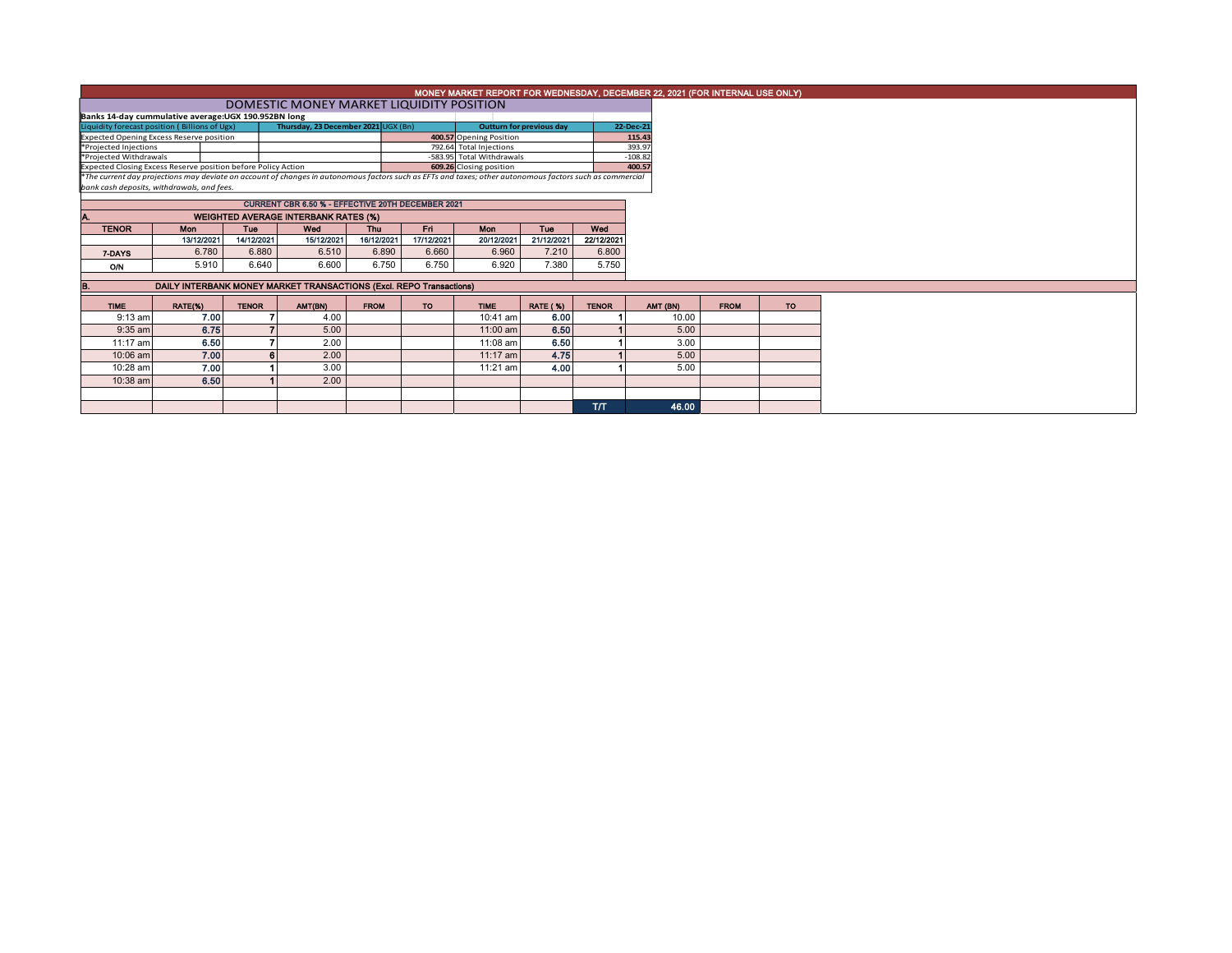C. C. CBR AND THE 7- DAY WAR INTERBANK RATES

| 9.500<br>9.000<br>8.500<br>8.000                   |            |            |            |            |            |            |            |            |                   |            |                                                                                                                                                                                                                                                                                                                                                                                                                       |            |            |            |            |            |
|----------------------------------------------------|------------|------------|------------|------------|------------|------------|------------|------------|-------------------|------------|-----------------------------------------------------------------------------------------------------------------------------------------------------------------------------------------------------------------------------------------------------------------------------------------------------------------------------------------------------------------------------------------------------------------------|------------|------------|------------|------------|------------|
| 7.500<br>7.000<br>6.500<br>6.000<br>5.500<br>5.000 |            |            |            |            |            |            |            | . <u>.</u> | <b>Supplement</b> |            | $\frac{1}{\sqrt{1+\frac{1}{2+\frac{1}{2+\frac{1}{2+\frac{1}{2+\frac{1}{2+\frac{1}{2+\frac{1}{2+\frac{1}{2+\frac{1}{2+\frac{1}{2+\frac{1}{2+\frac{1}{2+\frac{1}{2+\frac{1}{2+\frac{1}{2+\frac{1}{2+\frac{1}{2+\frac{1}{2+\frac{1}{2+\frac{1}{2+\frac{1}{2+\frac{1}{2+\frac{1}{2+\frac{1}{2+\frac{1}{2+\frac{1}{2+\frac{1}{2+\frac{1}{2+\frac{1}{2+\frac{1}{2+\frac{1}{2+\frac{1}{2+\frac{1}{2+\frac{1}{2+\frac{1}{2+\$ |            |            |            |            |            |
| 4.500<br>4.000                                     | 01/12/2021 | 02/12/2021 | 03/12/2021 | 06/12/2021 | 07/12/2021 | 08/12/2021 | 09/12/2021 | 10/12/2021 | 13/12/2021        | 14/12/2021 | 15/12/2021                                                                                                                                                                                                                                                                                                                                                                                                            | 16/12/2021 | 17/12/2021 | 20/12/2021 | 21/12/2021 | 22/12/2021 |

• Overnight WAR -7-day WAR CBR rate -Upper bound -Lower bound

| MONETARY POLICY OPERATIONS MATURITIES PROFILE: (23-DEC- 2021 TO 18-AUG- 2022)<br>D.        |             |             |             |             |             |                                          |             |             |             |             |             |             |              |
|--------------------------------------------------------------------------------------------|-------------|-------------|-------------|-------------|-------------|------------------------------------------|-------------|-------------|-------------|-------------|-------------|-------------|--------------|
| <b>DATE</b>                                                                                | <b>THUR</b> | <b>THUR</b> | <b>THUR</b> | <b>THUR</b> | <b>THUR</b> | <b>THUR</b>                              | <b>THUR</b> | <b>THUR</b> | <b>THUR</b> | <b>THUR</b> | <b>THUR</b> | <b>THUR</b> | <b>TOTAL</b> |
|                                                                                            | 23-Dec-21   | 30-Dec-21   | 06-Jan-22   | 13-Jan-22   | 20-Jan-22   | 27-Jan-22                                | 03-Feb-22   | 10-Feb-22   | 24-Feb-22   | 10-Mar-22   | 04-Aug-22   | 18-Aug-22   |              |
| <b>REPO</b>                                                                                | 583.71      |             |             |             |             |                                          |             |             |             |             |             |             | 583.71       |
| <b>REV REPO</b>                                                                            | 192.07      |             |             |             |             |                                          |             |             |             |             |             |             | 192.07       |
| <b>BOU BILL/DEPO A</b>                                                                     | 14.00       | 120.00      | 40.05       | 45.33       | 17.00       | 103.50                                   | 19.20       | 20.00       | 10.00       | 5.60        | 33.00       | 26.60       | 454.28       |
| <b>TOTALS</b>                                                                              | 405.64      | 120.00      | 40.05       | 45.33       | 17.00       | 103.50                                   | 19.20       | 20.00       | 10.00       | 5.60        | 33.00       | 26.60       | 845.92       |
| Total O/S Deposit Auction & BOU Bill balances held by BOU up to 18 AUGUST 2022: UGX 454 BN |             |             |             |             |             |                                          |             |             |             |             |             |             |              |
| Total O/S Repo, Reverse Repo, BOU Bill balances held by BOU: UGX 846 BN                    |             |             |             |             |             |                                          |             |             |             |             |             |             |              |
| (EI) STOCK OF TREASURY SECURITIES                                                          |             |             |             |             | <b>Eif</b>  | <b>MONETARY POLICY MARKET OPERATIONS</b> |             |             |             |             |             |             |              |

|                                                                                                 | (EI) STOCK OF TREASURY SECURITIES         |                |                  |                 | Eii)<br><b>MONETARY POLICY MARKET OPERATIONS</b> |                     |               |            |              |                          |  |
|-------------------------------------------------------------------------------------------------|-------------------------------------------|----------------|------------------|-----------------|--------------------------------------------------|---------------------|---------------|------------|--------------|--------------------------|--|
|                                                                                                 | LAST TBIILS ISSUE DATE: 08-DECEMBER--2021 |                |                  |                 | (VERTICAL REPOS, REV-REPOS & BOU BILL)           |                     |               |            |              |                          |  |
| 7.027.97<br>23/12/2021<br>On-the-run O/S T-BILL STOCKs (Bns-UGX)                                |                                           |                |                  |                 | OMO                                              | <b>ISSUE DATE</b>   | <b>AMOUNT</b> | <b>WAR</b> | <b>RANGE</b> | <b>TENOR</b>             |  |
|                                                                                                 | On-the-run O/S T-BONDSTOCKs(Bns-UGX)      |                | 21.277.66        | 23/12/2021 REPO |                                                  | 25-Nov              | 887.00        | 6.500      |              |                          |  |
| 28,305.63<br>TOTAL TBILL & TBOND STOCK- UGX                                                     |                                           |                |                  | <b>BOU BILL</b> | 25-Nov -                                         | 13.93               | 7.012         |            | 28           |                          |  |
| O/S=Outstanding                                                                                 |                                           |                |                  |                 | <b>BOU BILL</b>                                  | 25-Nov -            | 16.82         | 7.149      |              | 56                       |  |
| <b>MATURITY</b>                                                                                 | <b>TOTAL STOCK</b>                        | <b>YTM (%)</b> | <b>CHANGE IN</b> |                 | <b>BOU BILL</b>                                  | 25-Nov -            | 30.93         | 9.701      |              | 252                      |  |
|                                                                                                 | (BN UGX)                                  | AT CUT OFF*    | <b>YTM</b> (+/-) |                 | <b>REPO</b>                                      | 26-Nov -            | 116.00        | 6.500      |              |                          |  |
| 91                                                                                              | 114.84                                    | 6.501          | 0.000            |                 | <b>REPO</b>                                      | 29-Nov -            | 119.00        | 6.500      |              | $\overline{\phantom{a}}$ |  |
| 182                                                                                             |                                           | 8.465          | $-0.035$         |                 | <b>REPO</b>                                      | $02$ -Dec $ -$      | 1,147.50      | 6.500      |              |                          |  |
| 364                                                                                             | 6,508.52                                  | 10.404         | $-0.046$         |                 | <b>BOU BILL</b>                                  | $02$ -Dec $-$       | 89.52         | 6.998      |              | 28                       |  |
| 2YR                                                                                             | 2.22                                      | 11.000         | 1.000            |                 | <b>BOU BILL</b>                                  | $02$ -Dec $\vert$ - | 42.03         | 7.149      |              | 56                       |  |
| 3YR                                                                                             | $\sim$                                    | 13.100         | 1.710            |                 | <b>BOU BILL</b>                                  | 02-Dec -            | 9.83          | 7.452      |              | 84                       |  |
| 5YR                                                                                             | 1.119.91                                  | 13.000         | $-0.410$         |                 | <b>REPO</b>                                      | $03$ -Dec $-$       | 131.00        | 6.500      |              | 6                        |  |
| 10YR                                                                                            | 10.109.18                                 | 14.000         | 0.261            |                 | <b>REPO</b>                                      | 06-Dec -            | 416.50        | 6.500      |              | 3                        |  |
| 15YR                                                                                            | 8.486.42                                  | 15.500         | 1.410            |                 | <b>BOU BILL</b>                                  | 09-Dec -            | 40.05         | 7.012      |              | 28                       |  |
| 20YR                                                                                            | 1.559.93                                  | 15.500         | $-0.450$         |                 | <b>BOU BILL</b>                                  | $09$ -Dec $-$       | 19.20         | 7.149      |              | 56                       |  |
| 404.62<br>Cut OFF is the lowest price/ highest yield that satisfies the auction awarded amount. |                                           |                |                  |                 | <b>BOU BILL</b>                                  | 09-Dec -            | 26.60         | 9.701      |              | 252                      |  |
|                                                                                                 |                                           |                |                  |                 | <b>REPO</b>                                      | 09-Dec -            | 953.00        | 6.500      |              |                          |  |
|                                                                                                 |                                           |                |                  |                 | <b>REPO</b>                                      | $10$ -Dec $-$       | 112.00        | 6.500      |              | 6                        |  |
|                                                                                                 |                                           |                |                  |                 | <b>BOU BILL</b>                                  | 16-Dec -            | 5.51          | 7.016      |              | 84                       |  |
|                                                                                                 |                                           |                |                  |                 | <b>BOU BILL</b>                                  | $16$ -Dec $\vert$ - | 19.78         | 7.143      |              | 56                       |  |
|                                                                                                 |                                           |                |                  |                 | <b>BOU BILL</b>                                  | 16-Dec -            | 45.08         | 6.998      |              | 28                       |  |
|                                                                                                 |                                           |                |                  |                 | <b>REPO</b>                                      | $16$ -Dec $\vert$ - | 423.00        | 6.500      |              | $\overline{7}$           |  |
|                                                                                                 |                                           |                |                  |                 | <b>REPO</b>                                      | 17-Dec -            | 160.00        | 6.500      |              |                          |  |
|                                                                                                 |                                           |                |                  |                 | <b>REVREPO</b>                                   | 21-Dec              | 192.00        | 6.500      |              |                          |  |

|                      |                                                                                               |      |                |        | WAR-Weighted Average Rate |         |                |                |                |           |                |           |                |                 |                |           |                |           |  |
|----------------------|-----------------------------------------------------------------------------------------------|------|----------------|--------|---------------------------|---------|----------------|----------------|----------------|-----------|----------------|-----------|----------------|-----------------|----------------|-----------|----------------|-----------|--|
| п.                   | DAILY SECONDARY MARKET QUOTES (On-the-run GOVERNMENT TREASURY SECURITIES --End of Day Quotes) |      |                |        |                           |         |                |                |                |           |                |           |                |                 |                |           |                |           |  |
|                      |                                                                                               |      | <b>T-BILLS</b> |        |                           |         | <b>TBONDS</b>  |                |                |           |                |           |                |                 |                |           |                |           |  |
| <b>TENOR</b>         | 91 DR<br><b>182 DR</b>                                                                        |      |                | 364 DR |                           | 2YR YTM |                | <b>3YR YTM</b> |                | 5YR YTM   |                | 10YR YTM  |                | <b>15YR YTM</b> |                | 20YR YTM  |                |           |  |
| <b>COUPON</b>        | 0.000%                                                                                        |      | 0.000%         |        | 0.000%                    |         | 10.000%        |                | 17.000%        |           | 16.000%        |           | 16.375%        |                 | 16.250%        |           | 17.500%        |           |  |
| <b>MATURITY DATE</b> | 10-Mar-22                                                                                     |      | 09-Jun-22      |        | 08-Dec-22                 |         |                | 07-Sep-23      |                | 16-Jan-25 |                | 06-May-27 |                | 04-Mar-32       |                | 08-Nov-35 |                | 01-Nov-40 |  |
|                      | <b>BID/ASK</b>                                                                                |      | <b>BID/ASK</b> |        | <b>BID/ASK</b>            |         | <b>BID/ASK</b> |                | <b>BID/ASK</b> |           | <b>BID/ASK</b> |           | <b>BID/ASK</b> |                 | <b>BID/ASK</b> |           | <b>BID/ASK</b> |           |  |
| <b>DFCU</b>          | 6.60                                                                                          | 6.50 | 8.60           | 8.50   | 10.50                     | 10.40   | 10.90          | 10.80          | 12.90          | 12.80     | 14.10          | 14.00     | 14.90          | 14.80           | 15.20          | 15.10     | 15.65          | 15.55     |  |
| ABSA                 | 6.60                                                                                          | 6.50 | 8.65           | 8.55   | 10.60                     | 10.40   | 11.30          | 10.90          | 13.00          | 12.10     | 14.50          | 13.00     | 15.01          | 13.70           | 15.20          | 14.14     | 16.00          | 15.00     |  |
| <b>CENTENARY</b>     | 6.70                                                                                          | 6.60 | 8.60           | 8.50   | 10.50                     | 10.40   | 10.90          | 10.80          | 12.60          | 12.50     | 13.40          | 13.30     | 14.00          | 13.90           | 14.80          | 14.70     | 15.40          | 15.30     |  |
| HFBU                 | 6.70                                                                                          | 6.60 | 8.60           | 8.50   | 10.50                     | 10.40   | 11.00          | 10.90          | 13.00          | 12.50     | 14.00          | 13.50     | 14.50          | 13.55           | 15.00          | 14.45     | 15.75          | 15.40     |  |
| <b>STANCHART</b>     | 6.60                                                                                          | 6.50 | 8.60           | 8.50   | 10.50                     | 10.40   | 11.25          | 10.75          | 13.00          | 12.50     | 13.50          | 13.00     | 14.50          | 14.00           | 15.05          | 14.55     | 15.85          | 15.35     |  |
| <b>STANBIC</b>       | 6.70                                                                                          | 6.60 | 8.85           | 8.75   | 10.60                     | 10.50   | 10.90          | 10.80          | 12.90          | 12.80     | 14.25          | 14.15     | 15.00          | 14.90           | 15.40          | 5.30      | 15.90          | 15.80     |  |
| <b>UBAU</b>          | 6.70                                                                                          | 6.60 | 8.85           | 8.75   | 10.60                     | 10.50   | 10.90          | 10.80          | 12.90          | 12.80     | 13.50          | 13.40     | 13.60          | 13.50           | 15.00          | 14.90     | 15.40          | 15.30     |  |
| <b>BARODA</b>        | 6.60                                                                                          | 6.50 | 8.65           | 9.55   | 10.70                     | 10.60   | 10.90          | 10.80          | 12.90          | 12.80     | 14.10          | 14.00     | 14.90          | 14.80           | 5.20           | 5.10      | 15.80          | 15.75     |  |